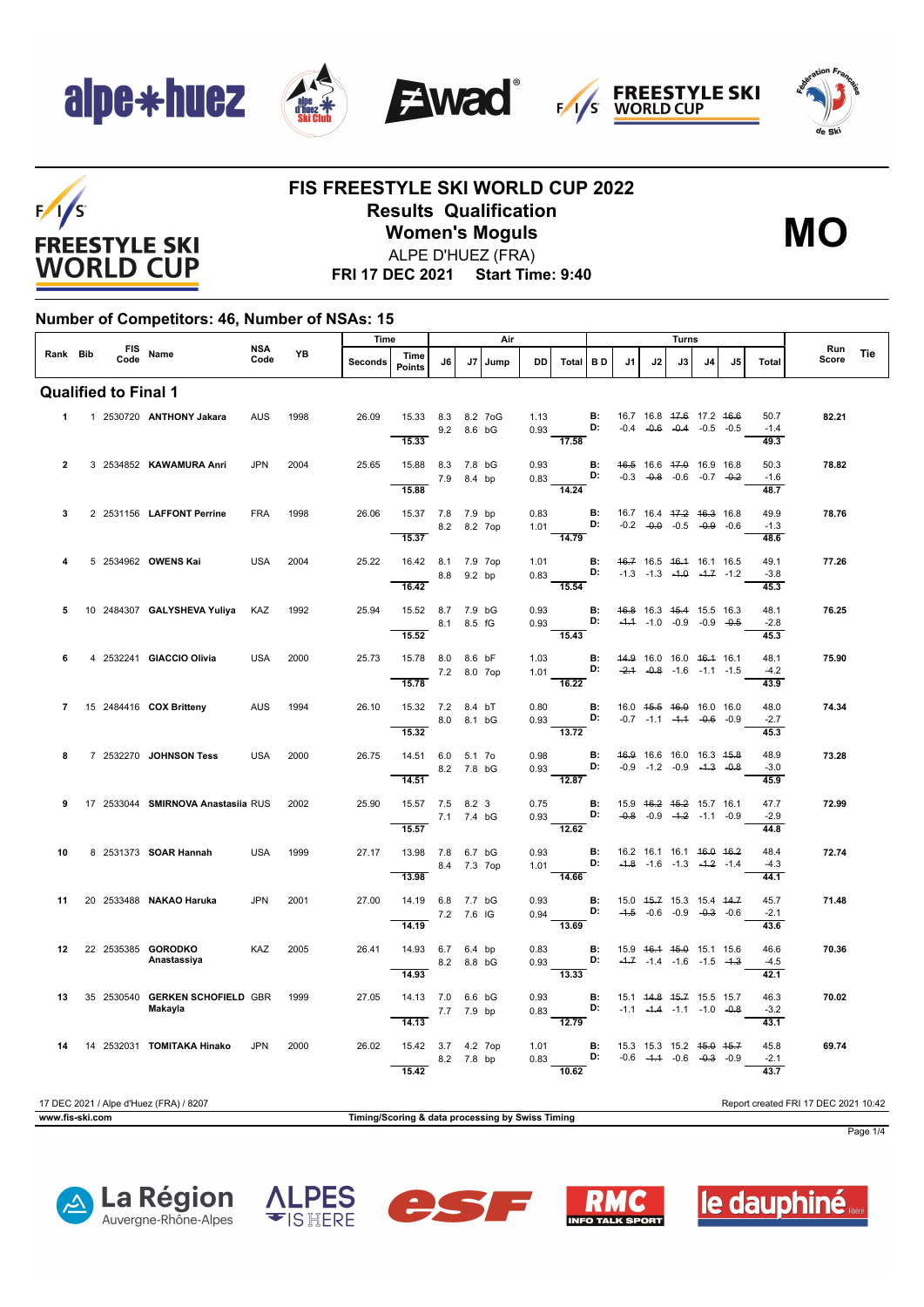## alpe\*huez

 $F/1/S$ 

**FREESTYLE SKI WORLD CUP** 









### **FIS FREESTYLE SKI WORLD CUP 2022 Results Qualification Women's Moguls**



**FRI 17 DEC 2021 Start Time: 9:40** ALPE D'HUEZ (FRA)

|          |  |                      |                                         |                    |      | Time    |                                         |            |             | Air       |              |                                                                                                          |                                               |                                    |    | Turns |                                                                                      |    |                                     |              |     |
|----------|--|----------------------|-----------------------------------------|--------------------|------|---------|-----------------------------------------|------------|-------------|-----------|--------------|----------------------------------------------------------------------------------------------------------|-----------------------------------------------|------------------------------------|----|-------|--------------------------------------------------------------------------------------|----|-------------------------------------|--------------|-----|
| Rank Bib |  | Code                 | FIS Name                                | <b>NSA</b><br>Code | YB   | Seconds | Time<br><b>Points</b>                   | J6         |             | J7   Jump | DD           | Total BD                                                                                                 |                                               | J1                                 | J2 | J3    | J <sub>4</sub>                                                                       | J5 | Total                               | Run<br>Score | Tie |
| 15       |  |                      | 24 2530350 SCHILD Morgan                | <b>USA</b>         | 1997 | 26.42   | 14.92<br>14.92                          | 6.8 7.5 bp | 6.4 5.7 7op |           | 0.83<br>1.01 | 12.03                                                                                                    | B:<br>D:                                      |                                    |    |       | 46.2 15.5 15.4 15.5 44.9<br>$-1.3$ $-1.4$ $-4.4$ $-1.1$ $-4.8$                       |    | 46.4<br>$-3.8$<br>42.6              | 69.55        |     |
|          |  |                      | 16 16 2531523 BROWN Berkley             | CAN                | 2000 | 27.48   | 13.59 6.3 6.2 bG<br>13.59               |            | 8.5 8.9 fT  |           | 0.93         | 0.84 <b>D:</b> $-1.4$ $-1.0$ $-4.6$ $-4.0$ $-1.4$<br>13.11                                               |                                               | <b>B:</b> 44.4 15.0 15.3 46.2 15.0 |    |       |                                                                                      |    | 45.3<br>$-3.8$<br>41.5              | 68.20        |     |
|          |  | <b>Not Qualified</b> |                                         |                    |      |         |                                         |            |             |           |              |                                                                                                          |                                               |                                    |    |       |                                                                                      |    |                                     |              |     |
|          |  |                      | 17 13 2485108 HOSHINO Junko             | <b>JPN</b>         | 1989 | 26.55   | 14.76 6.8 6.2 bp<br>14.76               |            | 6.9 6.4 7op |           |              | 0.83 <b>B:</b> 44.3 15.0 14.8 45.4 15.0<br>1.01 <b>D:</b> -4.9 -4.2 -1.6 -1.5 -1.3<br>12.10              |                                               |                                    |    |       |                                                                                      |    | 44.8<br>$-4.4$<br>40.4              | 67.26        |     |
| 18       |  |                      | 23 2527272 ONEILL Taylah                | AUS                | 1994 | 28.09   | 12.83 6.7 7.3 bT                        | 7.8 8.2 bG |             |           |              | 0.80 <b>B:</b><br>0.93 <b>D:</b><br>13.03                                                                |                                               | 14.2 44.4 14.9 15.5 45.5           |    |       | $-2.3$ $-1.4$ $-1.5$ $-0.6$ $-0.4$                                                   |    | 44.6<br>$-3.5$                      | 66.96        |     |
| 19       |  |                      | 34 2532509 WEESE Sophie                 | GER                | 1999 | 26.37   | 12.83<br>14.98 6.4 5.8 bp<br>7.8 8.0 bG |            |             |           |              | 0.83 <b>B:</b> 45.8 14.7 13.1 13.3 43.0<br>$0.93$ D: $-1.5$ $-2.4$ $-2.0$ $-1.7$ $-4.4$                  |                                               |                                    |    |       |                                                                                      |    | 41.1<br>41.1<br>$-5.2$              | 63.28        |     |
| 20       |  |                      | 18 2484720 DUFOUR-LAPOINTE CAN<br>Chloe |                    | 1991 | 27.35   | 14.98<br>13.75 5.5 4.0 7op              | 7.4 7.5 bp |             |           |              | $\overline{12.40}$<br>1.01 <b>B:</b><br>$0.83$ D:                                                        |                                               | $-3.1$ $-3.7$ $-2.8$ $-5.5$ $-3.5$ |    |       | 43.7 14.3 45.6 15.4 15.0                                                             |    | 35.9<br>44.7<br>$-10.3$             | 59.12        |     |
| 21       |  |                      | 40 2532085 AMRENOVA Ayaulym KAZ 2001    |                    |      | 27.57   | 13.75<br>13.48 6.0 5.7 bp<br>8.4 8.2 bG |            |             |           |              | $\frac{10.97}{ }$<br>0.83 <b>B</b> : 14.9 14.9 14.8 14.0 13.5<br>0.93 <b>D:</b> -3.6 -4.0 -4.4 -5.3 -4.5 |                                               |                                    |    |       |                                                                                      |    | 34.4<br>43.7<br>$-12.9$             | 56.85        |     |
| 22       |  |                      | 46 2532844 HOGG Madison                 | <b>USA</b>         | 2001 | 28.03   | 13.48<br>12.90 6.0 6.5 bp               |            | 6.1 6.3 bG  |           | 0.83         | $\overline{12.57}$<br>$0.93$ D:                                                                          | B:                                            |                                    |    |       | 13.0 13.1 13.0 44.8 42.2<br>$-2.3$ $-2.6$ $-2.1$ $-2.2$ $-4.7$                       |    | 30.8<br>39.1<br>$-6.6$              | 56.34        |     |
| 23       |  |                      | 12 2531720 GAGNON Sofiane               | CAN                | 1999 | 25.86   | 12.90<br>15.62 6.7 7.2 bT<br>7.8 8.0 bG |            |             |           | 0.80         | 10.94<br>$0.93$ D:                                                                                       | B:                                            |                                    |    |       | 43.9 14.2 15.0 45.7 15.5<br>$-4.0$ $-9.9$ $-7.5$ $-4.9$ $-4.5$                       |    | 32.5<br>44.7<br>$-16.9$             | 56.32        |     |
| 24       |  |                      | 29 2528169 GASPARINI Nicole             | SUI                | 1997 | 29.36   | 15.62<br>11.24 6.3 6.8 bT               |            | 3.0 4.0 bG  |           | 0.80<br>0.93 | $\frac{1.56}{12.90}$<br>D:                                                                               | B:                                            |                                    |    |       | 13.6 12.8 <del>14.0</del> 12.5 <del>12.3</del><br>$-4.4$ $-2.8$ $-2.2$ $-1.7$ $-1.6$ |    | $\overline{27.8}$<br>38.9<br>$-6.7$ | 51.93        |     |
| 25       |  |                      | 11 2529064 KAUF Jaelin                  | <b>USA</b>         | 1996 | 25.42   | 11.24<br>16.17 6.7 6.2 bG               |            | 5.3 4.7 bp  |           | 0.93         | 8.49<br>0.83 <b>D:</b> $-7.0$ $-5.2$ $-7.0$ $-6.4$ $-6.0$                                                | B:                                            |                                    |    |       | 44.3 45.6 14.5 15.0 15.0                                                             |    | 32.2<br>44.5<br>$-19.4$             | 51.41        |     |
| 26       |  |                      | 47 2527561 LINan                        | <b>CHN</b>         | 1992 | 29.06   | 16.17<br>11.61 6.2 7.0 bp               |            |             |           | 0.83         | $\frac{1}{10.14}$                                                                                        | B:                                            | 42.9 44.3 14.0 13.0 13.8           |    |       |                                                                                      |    | 25.1<br>40.8                        | 50.95        |     |
|          |  |                      |                                         |                    |      |         | 11.61                                   |            | 5.2 4.2 bG  |           | 0.93         | 9.84                                                                                                     | D:                                            |                                    |    |       | $-3.6$ $-3.6$ $-3.7$ $-4.0$ $-5.6$                                                   |    | $-11.3$<br>29.5                     |              |     |
| 27       |  |                      | 37 2537262 CAO Tianging                 | CHN 2004           |      | 29.10   | 11.56 5.0 5.0 S<br>11.56                | 6.0 5.8 bp |             |           | 0.48         | $0.83$ D:<br>7.29                                                                                        | <b>B:</b> 13.7 12.5 <del>12.5</del> 14.0 13.9 |                                    |    |       | $-4.8$ $-3.2$ $-3.6$ $-4.2$ $-2.4$                                                   |    | 40.1<br>$-11.0$<br>29.1             | 47.95        |     |
| 28       |  |                      | 33 2534658 PRYIMAK Viktoriia            | UKR                | 2003 | 32.26   | 7.61 5.7 5.2 S<br>7.61                  |            | 5.5 5.0 bp  |           | 0.48         | $0.83$ D:<br>6.96                                                                                        | <b>B:</b> 44.3 44.8 11.7 11.8 11.5            | $-4.8$ $-3.2$ $-2.8$ $-3.8$ $-4.0$ |    |       |                                                                                      |    | 35.0<br>$-11.0$<br>24.0             | 38.57        |     |

**www.fis-ski.com Timing/Scoring & data processing by Swiss Timing**

17 DEC 2021 / Alpe d'Huez (FRA) / 8207 Report created FRI 17 DEC 2021 10:42



Page 2/4









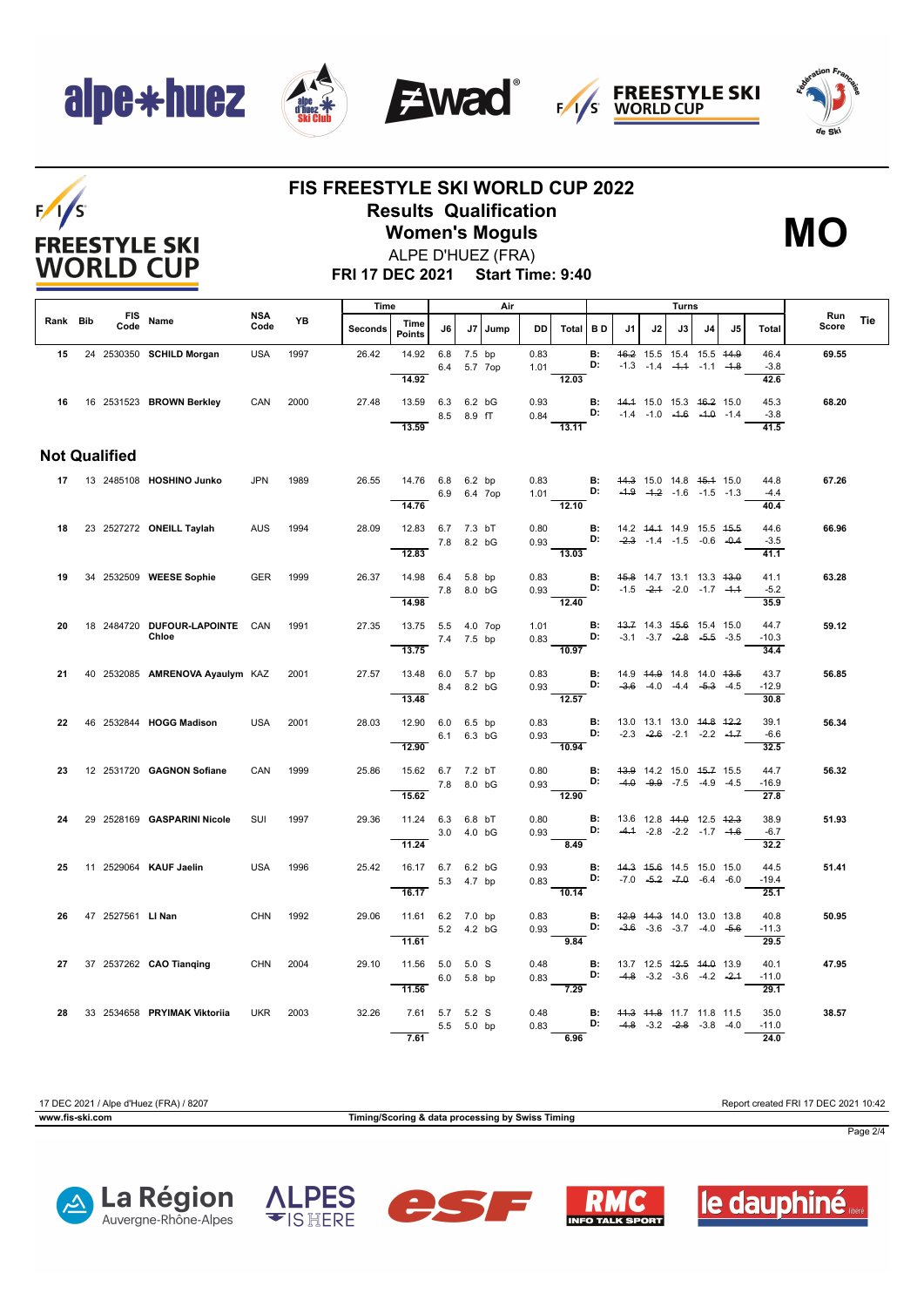## alpe\*huez

 $F/1/S$ 

**FREESTYLE SKI WORLD CUP** 









### **FIS FREESTYLE SKI WORLD CUP 2022 Results Qualification**

**Women's Moguls** ALPE D'HUEZ (FRA)



**FRI 17 DEC 2021 Start Time: 9:40**

|          |  |      |                                           |                    |      | Time           |                                               |                |                          | Air     |              |                                                                    |                |                                                                             |    | Turns |                                                                |    |                                     |              |     |
|----------|--|------|-------------------------------------------|--------------------|------|----------------|-----------------------------------------------|----------------|--------------------------|---------|--------------|--------------------------------------------------------------------|----------------|-----------------------------------------------------------------------------|----|-------|----------------------------------------------------------------|----|-------------------------------------|--------------|-----|
| Rank Bib |  | Code | FIS Name                                  | <b>NSA</b><br>Code | YB   | <b>Seconds</b> | Time<br><b>Points</b>                         | J6             |                          | J7 Jump | DD           | Total BD                                                           |                | .11                                                                         | J2 | J3    | J4                                                             | J5 | Total                               | Run<br>Score | Tie |
| 29       |  |      | 39 2533547 DEGROOTE Fantine               | <b>FRA</b>         | 2001 | 29.32          | 11.29<br>11.29                                |                | 5.8 5.2 bp<br>8.0 7.7 bG |         | 0.83         | 0.93<br>11.86                                                      | <b>B:</b>      | <b>D:</b> $-43.3$ $-9.2$ $-8.4$ $-7.4$ $-6.6$                               |    |       | 13.6 43.0 13.0 44.0 13.8                                       |    | 40.4<br>$-25.0$<br>15.4             | 38.55        |     |
| 30       |  |      | 49 2532903 WANG Jin                       | <b>CHN</b>         | 1997 | 30.28          | 10.09  4.3  3.6  IG<br>10.09                  |                | 4.1  4.7 bp              |         | 0.94<br>0.83 | D:<br>7.36                                                         | B:             | 13.6 13.5 43.2 13.7 44.0                                                    |    |       | $-8.8$ $-8.6$ $-4.6$ $-5.3$ $-8.6$                             |    | 40.8<br>$-22.5$<br>18.3             | 35.75        |     |
| 31       |  |      | 6 2532040 YANAGIMOTO Rino                 | <b>JPN</b>         | 2000 | 28.81          | 11.93 7.7 6.8 bp                              |                | 7.1 7.0 7op              |         | 0.83         | 1.01 <b>D:</b> $-10.2 -14.6 -9.9 -10.5 -9.6$                       | $\blacksquare$ | 12.7 <del>12.9</del> 11.0 8.5 11.0                                          |    |       |                                                                |    | 34.7<br>$-30.6$                     | 29.16        |     |
| 32       |  |      | 43 2534483 SAMANKOVA Dorota CZE           |                    | 2002 | 31.14          | 11.93<br>9.01 5.5 5.4 bT<br>$\overline{9.01}$ | 4.5 3.9 bG     |                          |         | 0.80         | $\overline{13.13}$<br>$0.93$ D: -7.3 -6.1 -6.9 -9.0 -7.6<br>8.26   | В:             |                                                                             |    |       | 9.8 10.5 10.8 44.7 11.3                                        |    | 4.1<br>32.6<br>$-21.8$<br>10.8      | 28.07        |     |
| 33       |  |      | 30 2533011 <b>GUAN Ziyan</b>              | <b>CHN</b>         | 2000 | 32.01          | 7.92 6.5 5.9 bT<br>7.92                       |                | 3.2 3.0 bG               |         | 0.80         | $0.93$ D:<br>7.84                                                  | <b>B:</b>      |                                                                             |    |       | 9.7 43.4 11.5 12.0 12.3<br>$-9.8$ $-44.2$ $-9.2$ $-6.8$ $-8.3$ |    | 35.8<br>$-27.3$<br>8.5              | 24.26        |     |
| 34       |  |      | 50 2534086 CASS Sabrina                   | <b>BRA</b>         | 2002 | 34.44          | 4.88 7.1 7.5 bG<br>4.88                       | 7.3 7.0 bp     |                          |         | 0.93         | 0.83 D: -11.1 -13.6 -11.2 -11.8 -10.0<br>$-12.71$                  |                | <b>B:</b> 12.8 4 <del>2.0</del> 13.0 44.4 14.0                              |    |       |                                                                |    | 39.8<br>$-34.1$<br>5.7              | 23.29        |     |
| 35       |  |      | 21 2485348 DUFOUR LAPOINTE CAN<br>Justine |                    | 1994 | 33.45          | 6.12 7.1 8.4 bT<br>6.12                       | 7.5 7.6 bG     |                          |         | 0.80<br>0.93 | $\overline{13.21}$                                                 | D:             | <b>B:</b> 14.3 45.3 14.9 15.0 44.0                                          |    |       | $-9.4$ $-16.4$ $-14.5$ $-15.2$ $-11.0$                         |    | 44.2<br>$-40.7$<br>$\overline{3.5}$ | 22.83        |     |
| 36.      |  |      | 31 2533910 CHUDINOVA Polina               | <b>RUS</b>         | 2002 | 30.17          | 10.22  4.0  4.0 bT<br>10.22                   | $0.0$ $0.0$ NJ |                          |         | 0.80         | 0.00 D: $-42.5$ $-9.6$ -11.6 $-8.9$ -9.6<br>3.20                   |                | <b>B:</b> 43.2 40.8 13.1 13.0 13.0                                          |    |       |                                                                |    | 39.1<br>$-30.8$<br>8.3              | 21.72        |     |
| 37       |  |      | 38 2532819 WEESE Hanna                    | <b>GER</b>         | 2001 | 36.84          | 1.87 7.6 7.3 bG<br>1.87                       |                | 6.8 7.6 bp               |         |              | 0.93<br>0.83 D: -12.3 -19.6 -11.2 -13.2 -9.2<br>$\overline{12.89}$ |                | <b>B:</b> 13.2 13.5 14.0 <del>14.0</del> 11.0                               |    |       |                                                                |    | 40.7<br>$-36.7$<br>4.0              | 18.76        |     |
| 38       |  |      | 42 2530485 PERVUSHINA<br>Anastasiia       | <b>RUS</b>         | 1997 | 33.60          | 5.93 5.7 5.5 bT<br>5.93                       |                | 2.0 2.8 bG               |         | 0.80<br>0.93 | $-6.71$                                                            | <b>B:</b>      | 9.9 <del>9.8</del> 10.8 10.0 44.0<br>D: $-11.8 - 11.6 - 10.7 - 10.8 - 12.6$ |    |       |                                                                |    | 30.7<br>$-34.2$<br>0.3              | 12.94        |     |
| 39       |  |      | 48 2531939 NUNN Skyler                    | <b>GBR</b>         | 1999 | 43.84          | 0.00 5.4 4.8 bT<br>0.00                       |                | 5.0 5.3 IG               |         | 0.80         | 0.94 <b>D:</b> -13.3 -19.0 -11.5 -13.3 -13.1<br>8.92               |                | <b>B</b> : 13.5 44.4 42.7 13.0 13.0                                         |    |       |                                                                |    | 39.5<br>$-39.7$<br>0.3              | 9.22         |     |
| 40       |  |      | 9 2532204 SUMIYOSHI Kisara                | <b>JPN</b>         | 2000 | 36.81          | 1.91 7.3 7.5 bG<br>1.91                       |                | $0.0$ $0.0$ NJ           |         | 0.93         | 0.00 <b>D:</b> $-47.2$ -17.0 -17.0 -45.6 -16.6<br>6.87             | В:             | 13.7 13.5 44.0 40.0 11.0                                                    |    |       |                                                                |    | 38.2<br>$-50.6$<br>0.3              | 9.08         |     |
|          |  |      | 19  2533204  SCHWINGHAMMER<br>Maia        | CAN                | 2001 |                |                                               |                |                          |         |              |                                                                    |                |                                                                             |    |       |                                                                |    |                                     | <b>DNF</b>   |     |
|          |  |      | 25 2529730 ASH Sophie AUS                 |                    | 1996 |                |                                               |                |                          |         |              |                                                                    |                |                                                                             |    |       |                                                                |    |                                     | <b>DNF</b>   |     |
|          |  |      | 32 2530274 CABROL Camille                 | <b>FRA</b>         | 1997 |                |                                               |                |                          |         |              |                                                                    |                |                                                                             |    |       |                                                                |    |                                     | <b>DNF</b>   |     |

17 DEC 2021 / Alpe d'Huez (FRA) / 8207 Report created FRI 17 DEC 2021 10:42

**www.fis-ski.com Timing/Scoring & data processing by Swiss Timing**

Page 3/4